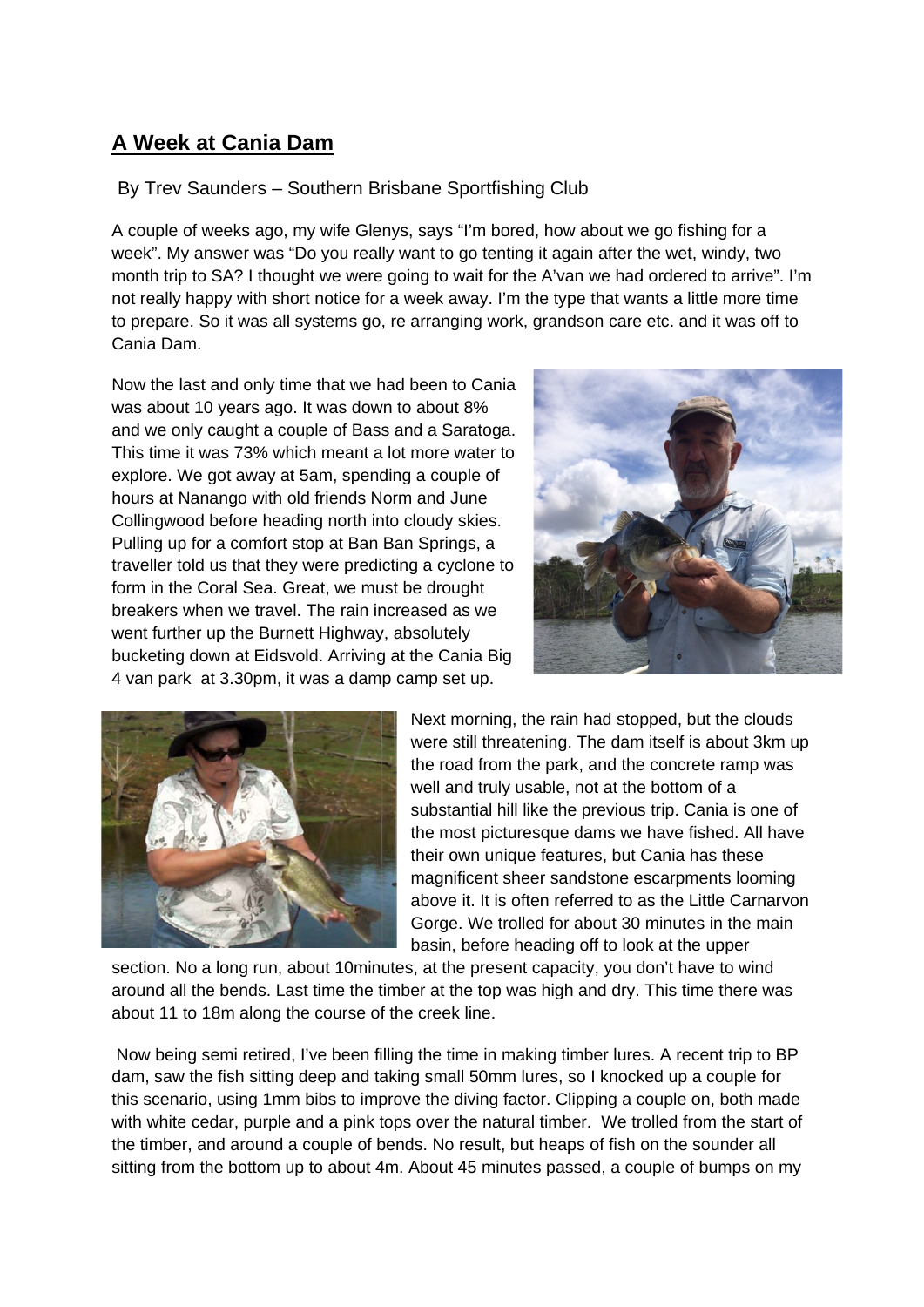lure, and then fish on. Instantaneously, Glen hooked up as well. What a start, a double hook up, both Bass. Glen's was 45cm, mine a couple longer. The biggest Bass we had both ever caught, and we've both been Bass fisher folk for almost 40 years.

For the next hour, it was a hook up or strike as we went over the same spot. The total was 12 Bass with about 6 dropped. All the fish were from 40 to 48cm, full of fight and hitting like express trains. The next day, 3 boats



were up on the same area, casting with not a lot of action. We moved up around the bend and decided to work further up, casting to structure, and up along a deep gully. Cania was so low for years. there has been a regrowth of trees to the sapling stage and with the level now up they have formed even more structure.

Casting to a stand of these spindly trees, using a spinner bait with a soft plastic tail. A weight on the line as if fouled in weed? I cranked faster, to get the lure back to clear the



weed? As I sped up, a savage hit. Another 45cm Bass slugged it out. That Bass hit so hard, it pulled the blade out of the swivel on the spinner bait. Over to other bank, a few logs sloping down into the water, Glen put the lure against them, and bang, another 45 cm fish. We fished up the gully for one more hit, went back out and down, towards the hot spot, another two 45cm Bass trolling.

The next day (3) was our 4wd driving day. We drove back through Monto, up to Kalpower, and down the Dawes Range to the top of the Boyne River (Awoonga Dam's feeder) I had heard

about and old copper/gold/silver mine, long abandoned in the ranges, and was keen to find it (one of my pet things) We found the track in, and after an hour in 4wd and one section (are we going to get up that? she asked) in 1<sup>st</sup> low range we came on three 4wd's setting up camp near the first of the smelter chimneys. They were from the Rocky 4wd club, in for the weekend to try to find some hitherto missing features in there. A yarn with them helped us find some very interesting mining history.



Day 4 on the dam, nothing on the troll at the usual spot. Off up to the gully again. This time casting to lay down timber at the mouth of it, Glen hooked up with the same lure she had been using all week (when she's on a good thing, she won't change) This time a 50cm Yellowbelly. We managed another Bass on the troll going back. The fish numbers were

dropping off.